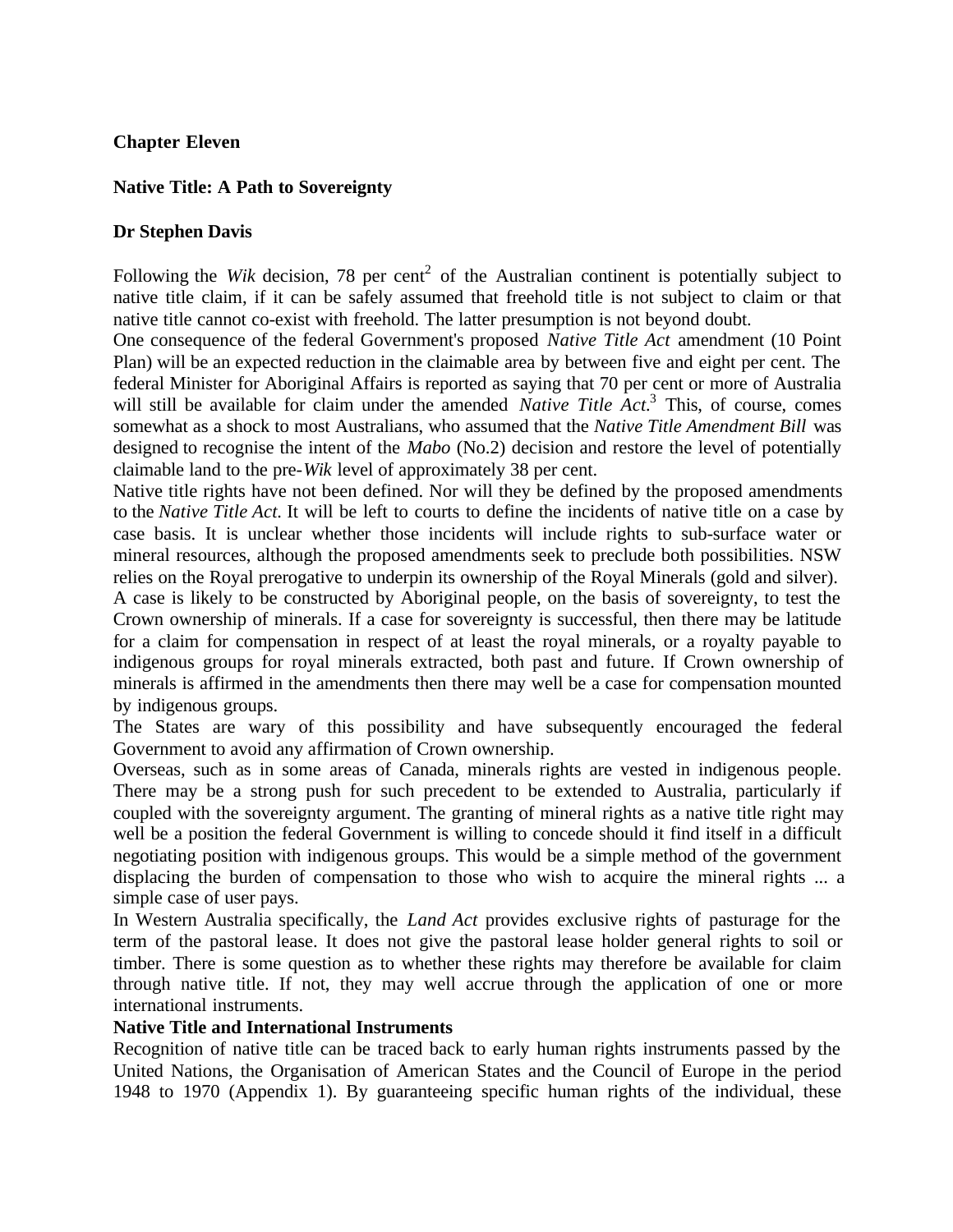conventions laid the basis of an argument for the recognition of indigenous rights as a collective. Indigenous people argue that their enjoyment of the basic human rights guaranteed by these early instruments is dependent on the recognition of their collective rights. They cannot have one without the other, they contend.

The most prominent of the early human rights conventions is the United Nations' *International Bill of Human Rights* which is made up of three instruments, the *Universal Declaration of Human Rights* (1948)*,* the *International Covenant on Civil and Political Rights* (1966) and the *International Covenant on Economic, Social and Cultural Rights* (1966)*.*

The *Universal Declaration of Human Rights* focuses principally on human rights, and in that respect is associated with the rights of the individual. In contrast, the latter two Covenants widen the scope of human rights to include economic and social rights and with reference to minority, community and group rights. The group and collective rights are seen as being associated rights to peace, environmental conservation and humanitarian assistance, and therein extend beyond the rights of any individual. The move to an expression of rights on behalf of a collective or group is a major step towards the recognition of a body corporate with an identifiable political, economic and social continuity.

The myriad of indigenous related studies, declarations and instruments produced under the auspices of the United Nations, Organisation of American States and European Parliament, since the early 1980s, is indicative of a recent shift from preoccupation with human rights issues, as such, to concern with the rights of indigenous people as a "special" group (Appendix 2). These activities represent a broader movement towards the establishment of minimum standards for the recognition of indigenous rights. Their link to early human rights instruments ensures that few countries will escape their influence. The human rights obligations of member countries are being slowly expanded to include the recognition of the "special" rights of indigenous people.

The *Native Title Act* 1993 provides a good example of how international conventions feed through to native title issues in Australia. In the preamble, there is specific reference made to Australia's ratification of the *International Bill of Human Rights* and the *International Convention on the Elimination of All Forms of Racial Discrimination.* Similarly, the "right to negotiate" and "good faith consultation" clauses in the *Native Title Act* are replicas of provisions in the International Labour Organisation's (ILO) *Convention 169* (*ILO 169*). Clearly, the Keating Government intended the Act to be seen as building on the international standards set by the United Nations.

## *ILO 169*

*ILO 169,* also known as the *Convention Concerning Indigenous and Tribal Peoples in Independent Countries,* was essentially the first international instrument to establish indigenous land rights. The instrument, adopted in 1989, necessarily superseded the *Indigenous and Tribal Populations Convention No. 107* (1957)*,* which was based on a philosophy of assimilation and therefore found to be unpalatable. *ILO 169* introduces the right to self-determination, the right to consultation for participation, the right of indigenous and tribal people to decide their own priorities, and the provisions on contracts and cooperation across borders. It deepens the concept of land and territory, introduces new provisions on the rights of indigenous and tribal people to natural resources and the return of the ancestral lands they have lost.

Going further, *ILO 169* establishes the right of indigenous and tribal people to determine their own priorities for their development and to exercise control over any development that may occur on their ancestral lands. They are to be consulted in good faith on appropriate procedures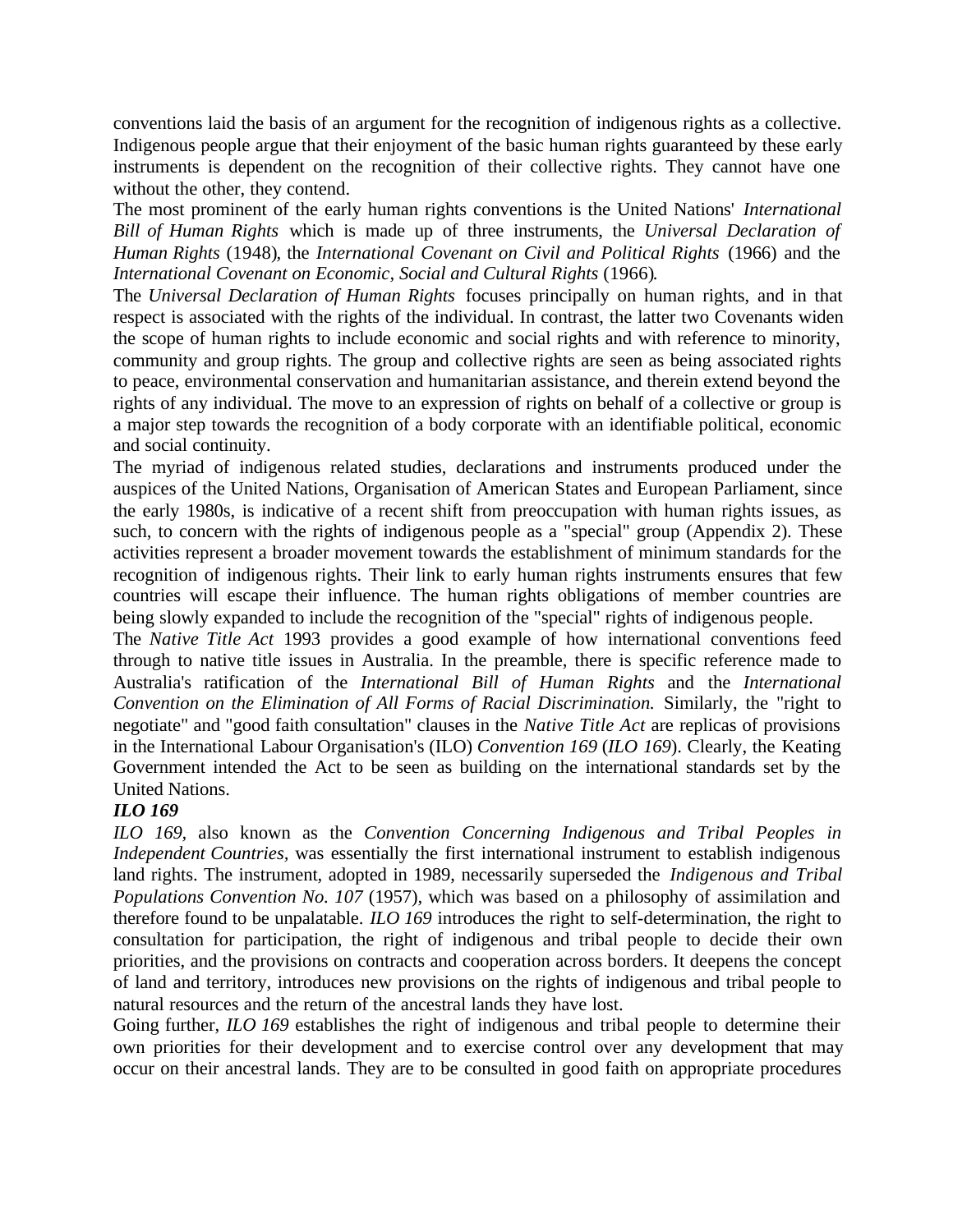and representative institutions in respect not only of administrative and legislative measures but also development plans.

In addition, *ILO 169* ensures that governments will conduct studies in cooperation with indigenous and tribal people to assess the social, spiritual, cultural and environmental impact, on the people, of planned development activities. It requires governments to recognise the "special" relationship of indigenous and tribal people with their lands, and protects the indigenous and tribal people's ownership and possessory rights to the lands. It safeguards their rights to natural resources within their ancestral lands and territories, their right to participate in the use, management and conservation of those resources, and ensures that they will be consulted prior to exploration or exploitation activities of mineral or sub-surface resources or other resources pertaining to indigenous and tribal people's lands but whose ownership is retained by the state.

*ILO 169* also ensures that indigenous and tribal people will be consulted wherever a change in their capacity to own the lands is being considered. In the case of people who have been displaced from their ancestral lands, indigenous and tribal people, under *ILO 169,* have the right to be relocated only with their free and informed consent or, following appropriate procedures including public hearings, to be provided with lands of quality and legal status at least equal to the lands previously occupied, and to be fully and adequately compensated when relocated.

Each country that ratifies *ILO 169* is bound to send evidence of implementation of the instrument's provisions to the ILO. The International Labour Office has set up a procedure which will, from time to time, examine the application of conventions and recommendations by ratifying countries. The International Labour Office may seek further information on compliance by requests to the national government in respect of the implementation of *ILO 169.* The observations by an independent committee on implementation are published by the ILO. To date, only 10 countries (8 Latin American, 2 Nordic) have ratified *ILO 169,* although the number is reportedly growing.

#### **UN** *Draft Declaration on the Rights of Indigenous Peoples*

The provisions of the UN *Draft Declaration on the Rights of Indigenous Peoples* bear considerable similarity to many of the articles of *ILO 169.* In the *Draft Declaration*, the rights of indigenous people are being expanded such that they are on the edge of being recognised beyond individual rights at a more inclusive level. Rather than being seen as group or minority rights, there is a distinct move to see them as a separate category which is not encompassed within the original *Universal Declaration of Human Rights.* In that respect, indigenous people are lobbying to have a further instrument drafted to recognise their particular rights over and above those declared in the *Universal Declaration*.

Indigenous groups claim that their unique rights deserve particular recognition and must be distinguished from the rights of minorities and from the rights of communities. They contend that these rights should not be confused with the personal rights conferred on all people under the *International Covenant on Civil and Political Rights.* Rather, they see the adoption of the *Optional Protocol,* and its provision for the determination of complaints against State Parties, as confirming their separate and unique status. The *Optional Protocol to the International Covenant on Civil and Political Rights* empowers the Human Rights Committee, established under part IV of the *Covenant,* to receive and determine complaints from individuals who claim to be victims of a violation of any of the rights contained in the *Covenant* (Article 1).

The indigenous groups contend that the *Universal Declaration* provides them with the right to freely participate in the cultural life of their community (Article 27), the right to take part in the government of their country (Article 21), and stresses their duties to the community in which the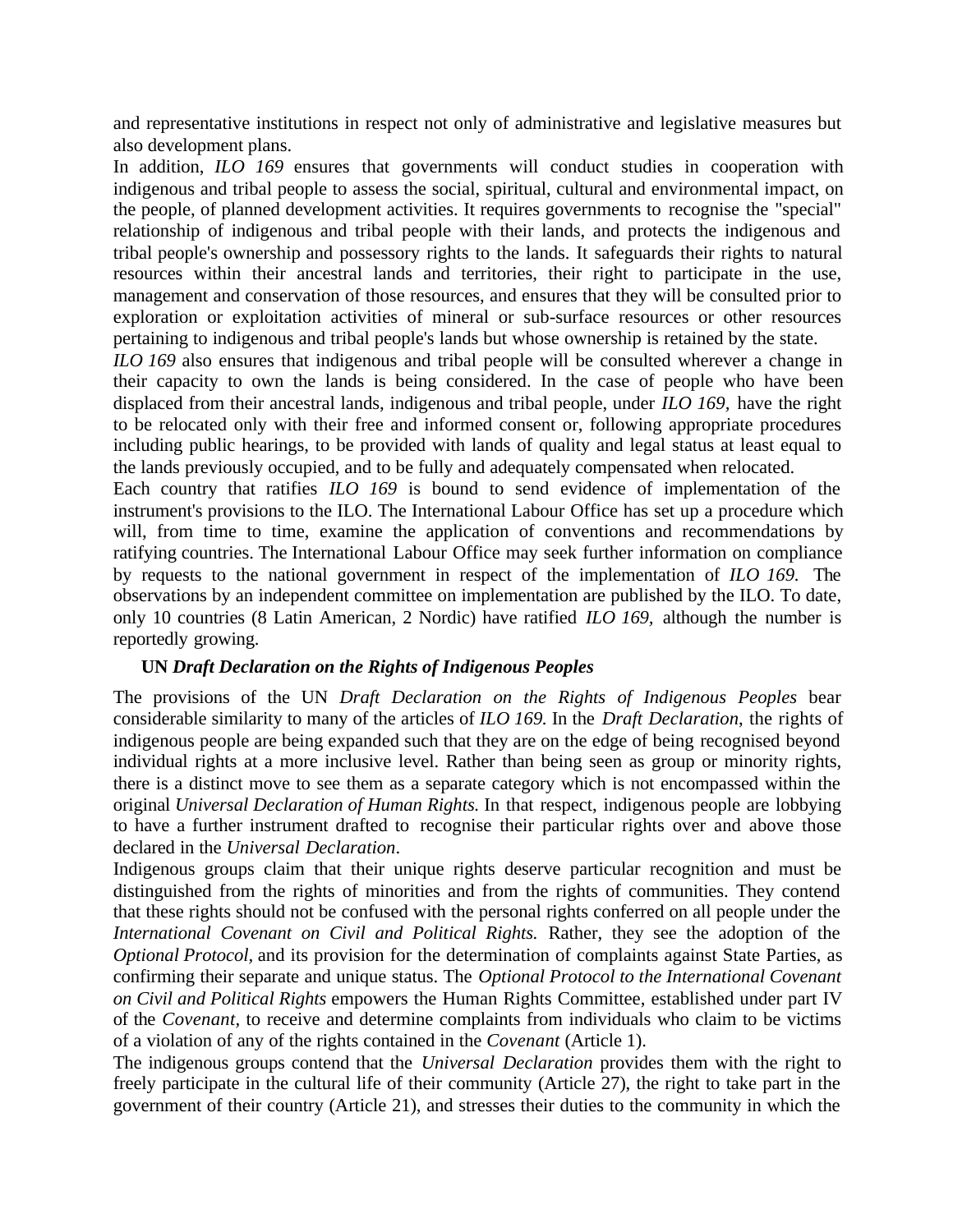free and full development of their personality is possible (Article 29). Whilst these rights appear to be available to all persons under the *Universal Declaration*, indigenous people assert that their situation is so unique that a separate instrument is necessary for the recognition of the particular situation of indigenous people.

The *Draft Declaration*, it is contended by indigenous groups, gives particular emphasis to the rights of communities and community structures, and in that respect transcends the human rights of the individual and the rights of minority groups. The grant of rights to a collective also satisfies and subsumes the issues of concern for the rights of individuals and therein it would be more appropriate, they contend, to recognise and grant the rights of indigenous people as a collective.

There has been considerable criticism of the proposal for community rights on the basis of group identity or membership. Such rights are criticised as being in conflict with what is seen as universal human rights of the individual. The basis of group or community rights is seen as the foundation for the development of an independent state system at international law and has become increasingly inclusive to the detriment of the definition of individual rights.

## **Self-determination**

One of the most contentious issues about the *Draft Declaration* is the concept of selfdetermination (Article 3), the meaning of which has been left ambiguous. Partly for this reason, the declaration has received a lukewarm response from countries such as Australia, the US, New Zealand and Canada. The unqualified right to self-determination is seen as too open to different interpretations and possibly implying a right to secession.

The Aboriginal and Torres Strait Islander Commission (ATSIC) believes that "the term selfdetermination' should not be qualified so as to remove any possible right to secession". Selfdetermination is also a right which finds expression in Article 1 of *ILO 169* (1989) and Article 2 of the *Declaration of the International Human Rights Conference of Vienna* (1993). ATSIC is firm in its view that unqualified reference to self-determination should remain in the *Draft Declaration* and that Aboriginal communities in Australia should have the right to exercise selfdetermination according to their own circumstances.

ATSIC interprets the *Draft Declaration on the Rights of Indigenous Peoples* as providing that, among other things:

- Indigenous people have the right to participate in decisions that affect them, and therein they may choose their own representatives and use their own decision-making processes (Article 19) [with no limit on the number of representatives per group or the number of groups in any negotiation];
- Indigenous people have the right to participate in law and policy making that may affect them, and governments must therein obtain the consent of indigenous people before adopting such laws and policies (Article 20);
- Indigenous people have the right to determine priorities and strategies for their own development, and therein they should determine health, housing, economic and social programs and attend to delivery of the programs through their own organisations (Article 23) [the basis of local government acknowledged by developers through regional agreements];
- Indigenous people have the "right to maintain and strengthen their distinctive spiritual" relationship with the land and waters (Article 25) [*ILO 169* specifically recognises the ability to elaborate traditions as was evident in the Coronation Hill and Hindmarsh Island cases];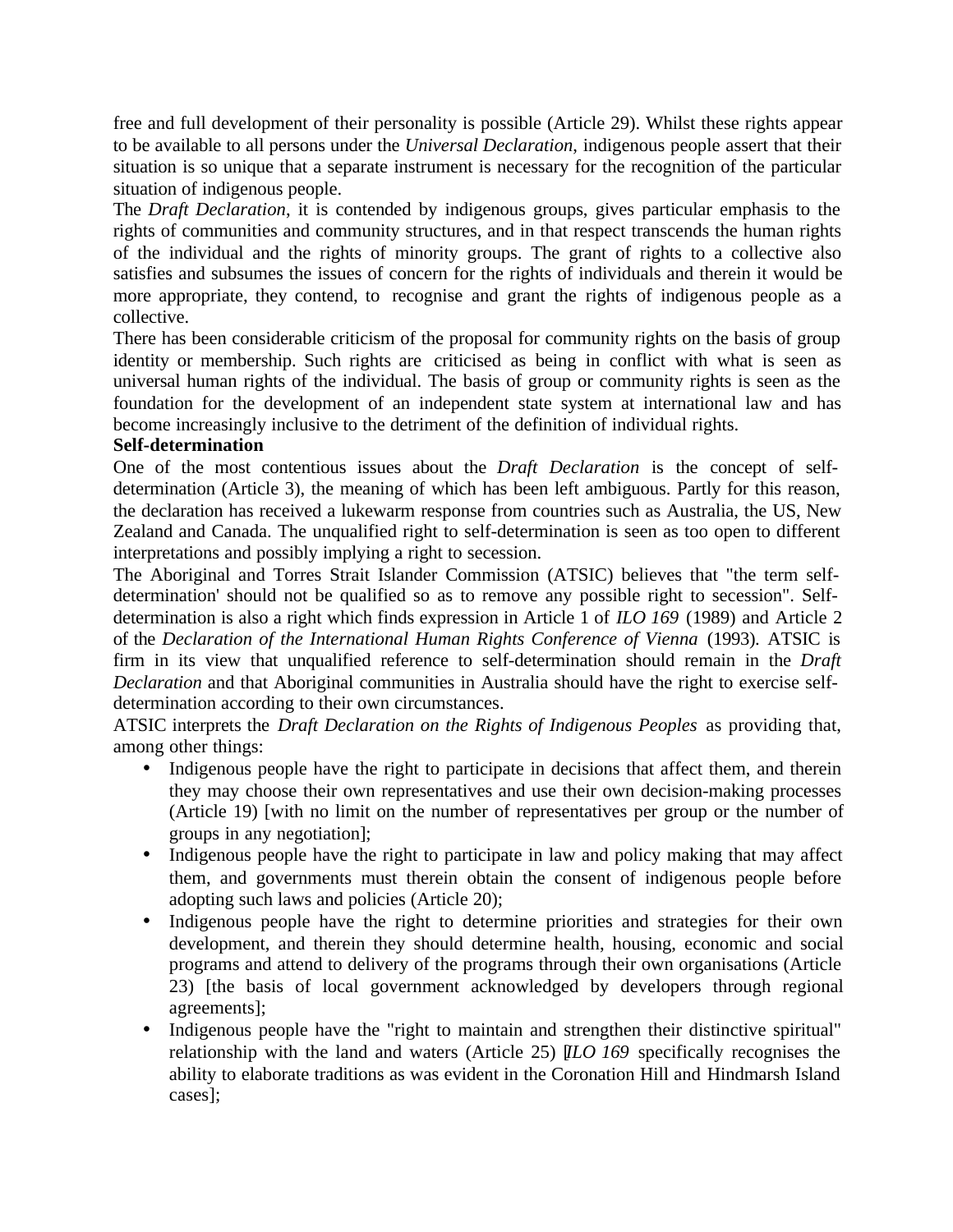- Indigenous people have the right to own and control the use of the land, waters and other resources (Article 26);
- Governments must obtain the consent of indigenous people before giving approval to activities affecting the land and resources, particularly the development of mineral, water and other resources (Article 30);
- As a form of self-determination, indigenous people have the right to self-government in relation to their own affairs. These include culture, religion, education, media, health, housing, employment, social security, economic activities, land and resources management, environment and entry by non-members (Article 31);
- Indigenous people have the right to determine who are their own citizens (Article 32);
- Governments shall respect previous agreements entered into with indigenous people. Disputes shall be resolved by international bodies (Article 36);
- The United Nations and other international organisations shall provide financial and other assistance in order to give effect to the rights recognised in this Declaration (Article 40).

This interpretation of ATSIC's statement alone suggests that signing the *Draft Declaration*, as it currently stands, would be an act destructive of Australian sovereignty.

## **Possible Outcomes of Native Title in Australia**

Appendices 3 and 4 illustrate the intricate relationship between native title in Australia and international instruments and events. The Australian government's policies on indigenous people appear to be influenced by Canadian policy, which has gone much further in recognising indigenous rights, and United Nations activities, which reflect opinion on the rights of indigenous people (Appendix 3). Canadian legal events also set precedents for Australian courts (Appendix 4). Specifically, the *Mabo* and *Wik* decisions have mirrored Canada's *Sioui* and *Delgamuuku* decisions, with a time lag of approximately two years between the two countries. This relationship serves as a useful predictor of the possible cumulative outcomes of native title in Australia.

## **Co-existence on Fee Simple**

It is generally accepted that in Australia, a grant of fee simple (i.e., freehold, which entails a perpetual right of exclusive possession) would extinguish native title regardless of the grantee's actual occupation and use of the land. In the *Wik* decisions, this was clearly stated by Toohey, J. who said "... it has been generally accepted that a grant of an estate in fee simple extinguishes native title rights since this is the largest estate known to the common law".<sup>4</sup> Similarly, Kirby, J. said "such [co-existence of native title and pastoral rights] would not be the case where an estate or interest in fee simple had been granted by the Crown".<sup>5</sup> In Canada, however, "even a fee simple interest is not necessarily inconsistent with indigenous rights".<sup>6</sup>

In the case of  $R v$ . Sioui,<sup>7</sup> Larner J. did not find any inconsistency between the Crown's use of the land and the Hurons' exercise of their rites and customs.<sup>8</sup>

In *R v. Badger*,<sup>9</sup> Cory J. found that "Treaty No.8 Indians" would continue to have the right to hunt throughout the territory they surrendered in the treaty, except on land that was "taken up" for "mining, lumbering or other purposes".  $^{10}$  The test for the continuance of the "right of access" under the treaty was not the title conferred but the actual use to which the land was put. Therefore, Cory J. concluded that "where lands are privately owned, it must be determined on a case-by-case basis ... If the lands are occupied, that is, put to visible use which is incompatible with hunting, Indians will not have a right of access".<sup>11</sup>

In *Badger*,<sup>12</sup> the treaty right to hunt continued on land granted in fee simple to private landowners and was exercisable to the degree of inconsistency with the actual or visible use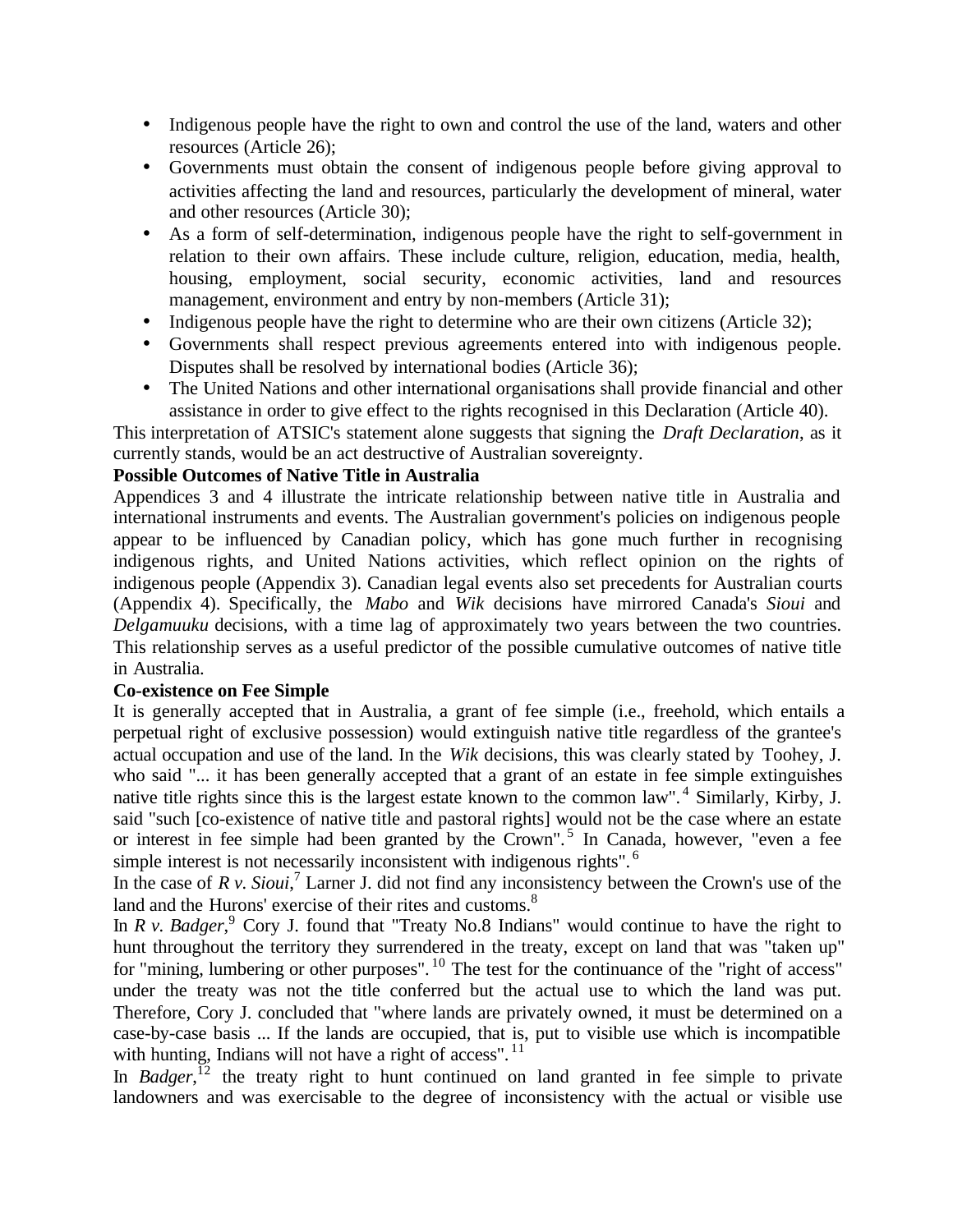made of the land by the private landowner. However, if the actual or visible use of the land ceased, then Cory J.'s judgment may have left the door open for the hunting rights to be revived. Although buildings may have been constructed on the land, the continued occupation and use of such structures would seem necessary to sustain the inconsistency with Indian hunting rights. What actually constitutes "occupation" of the land was a matter "to be explored on a case-bycase basis".<sup>13</sup> The matter was one of suspension rather than extinguishment of rights.

The similarity of the *Badger* and *Wik* decisions is shown in Toohey J.'s judgment, where he states that the question of inconsistency between native title rights and pastoral rights must be determined on a case-by-case basis. If the two sets of rights can co-exist, then native title is preserved, but where inconsistency is deemed to exist, the rights of the pastoral lessee prevail.<sup>14</sup>

The co-existence of aboriginal rights with Crown rights which was addressed in *Badger*, was earlier considered also in *Delgamuuku*.<sup>15</sup> Macfarlane JA., in co-authoring the main majority judgment in *Delgamuuku,* stated that even where the Crown may create an interest in land which was inconsistent with aboriginal rights, "if the consequence is only impairment of the exercise of the right it may follow that extinguishment ought not to be implied ... Two or more interests in land less than fee simple can co-exist. A right of way for powerlines may be reconciled with an aboriginal right to hunt over the same land".<sup>16</sup>

Macfarlane JA.'s test for continuance of aboriginal rights was more the actual or visible use of the land as compared to the legal inconsistency that may derive from the grant of title. "A fee simple grant does not necessarily exclude aboriginal use".<sup>17</sup>

Given the strong relationship that appears to exist between Canadian and Australian legal events and the fact that Canadian legal decisions appear to set precedents for Australian decisions, it is likely that co-existence of native title and fee simple will soon be tested in Australian courts, with similar results to Canada's.

Chief Justice Brennan stated in his *Wik* judgment:

"If it were right to regard Crown leaseholds not as estates held of the Crown but merely as a bundle of statutory rights conferred on the lessee, it would be equally correct to treat a grant in fee simple' not as a grant of a freehold estate of the Crown but merely as a larger bundle of statutory rights. If the grant of a pastoral lease conferred merely a bundle of statutory rights exercisable by the lessee over land subject to native title in which the Crown (on the hypothesis advanced) had only the radical title, the rights of the lessee would be *jura in re aliena*: rights in another's property. And if leases were of that character, an estate in fee simple would be no different."

Chief Justice Brennan's view was in the minority and received little attention at the time of the *Wik* decision. Although it was received by many as a counter argument to the coexistence of native title with fee simple, it potentially provides some grounds for an argument in support of co-existence.

#### **Increase in claimable Land**

The recommendation of Justice Woodward for a *Land Rights Act* in the Northern Territory produced a rather different result than intended. Justice Woodward intended that between eight and twelve per cent of the Northern Territory land mass would become Aboriginal land through the *Aboriginal Land Rights (Northern Territory) Act* 1976*.* Currently, 42 per cent of the Northern Territory land mass has become Aboriginal land through the process, with a large number of claims totalling a further eleven per cent in progress or awaiting hearing.

Former Prime Minister Keating, in his preamble to the *Native Title Act* 1993*,* made it clear that pastoral leases would not become subject to native title claim. Only 38 per cent of Australia was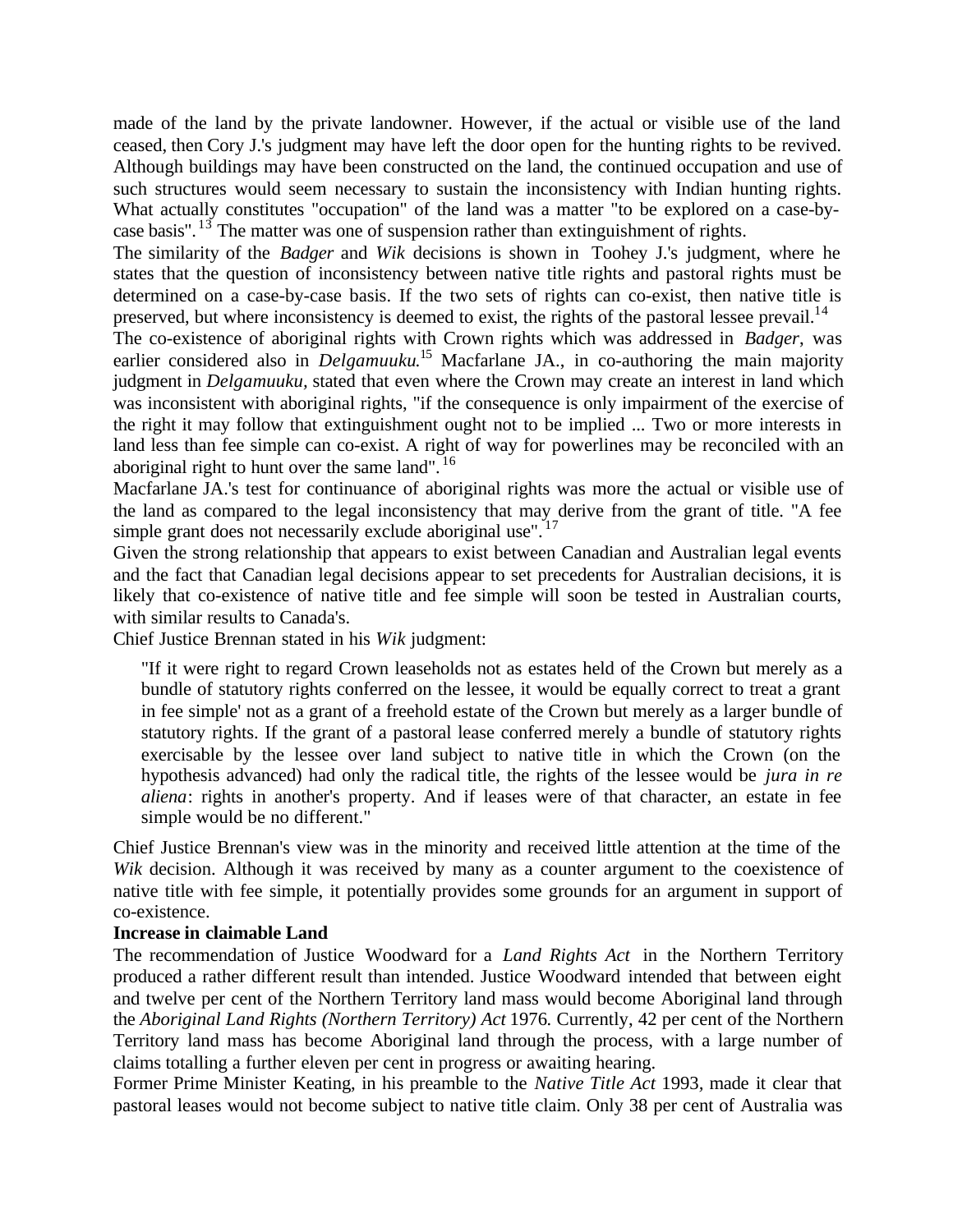anticipated to be subject to claim. Clearly the *Wik* decision has shown that pastoral leases in Queensland can be subject to native title claim. That decision has raised the amount of land possibly subject to native title claim to 78 per cent.<sup>18</sup> In response, the current federal Coalition Government has moved to amend the *Native Title Act* 1993 to reduce the claimable land to 70 per cent, still exceeding the original intention by more than 30 per cent!

The basis of land claims under the *Aboriginal Land Rights (Northern Territory) Act* 1976 was presumed to be one of patri-lineage claimed by a local descent group. The basis of the claims has widened from those early criteria. Groups no longer have to be local in terms of their residence, and there is no bar to area of location of residence. Further, many cases have been recognised which could not demonstrate actual blood descent from forebears in the area.

Some examples of such claims, as cited by Maurice J. (Aboriginal Land Commissioner) in his report on the Lake Amadeus Land Claim, are listed below:<sup>19</sup>

i) Parents travelling through the vicinity of the claim area (para. 210);

- ii) Grandparents travelling through the vicinity of the claim area (para. 210);
- iii) Claimant travelling through the vicinity of the claim area (para. 210);
- iv) History of employment on the claim area, leading to a knowledge of country (para. 210);

v) Affiliation through spouse (para. 210); and

vi) Skin group membership, which requires knowledge of stories associated with the claim area, even if such stories may have been acquired unscrupulously (paras. 248-249).

The breadth of application of the legislation has increased as the basis of the legislation is tested in the courts. Consequently, there have been many wide-ranging and unintended consequences, flowing from not only the *Aboriginal Land Rights (Northern Territory) Act* 1976 but also the current *Native Title Act* 1993*.*

## **Domestic Dependent Sovereignty**

The human rights of the individual being extended to the social, economical and political rights held by the collective or the group lays the foundation for Aboriginal sovereignty. To grant regional administrative powers to representative Aboriginal bodies provides the basis on which to recognise domestic sovereignty (Appendix 4).

That domestic sovereignty is dependent upon funding from the federal Government, and therefore is a domestic dependent sovereignty which provides what appears to be an intermediary tier of government to local regions. However, the *Draft Declaration* and other associated international instruments would permit regional administrative recognition to be promoted to a sovereign state basis, whereby the federal Government would deal with Aboriginal groups in Australia on a sovereign state to sovereign state basis. This is precisely the basis of the relationship between the governments of North America and the First Nation groups. The Canadian Government has clearly stated that it deals with the First Nation groups in Canada on a sovereign to sovereign basis. The step to domestic dependent sovereignty is a small and simple one thereafter. The consequences are profound.

Sovereignty is obviously something that some Aboriginal groups are considering. In July, 1997, at the United Nations Working Group on Indigenous Populations in Geneva, a peak Aboriginal group in Australia advocated the negotiation of a settlement between the Australian Government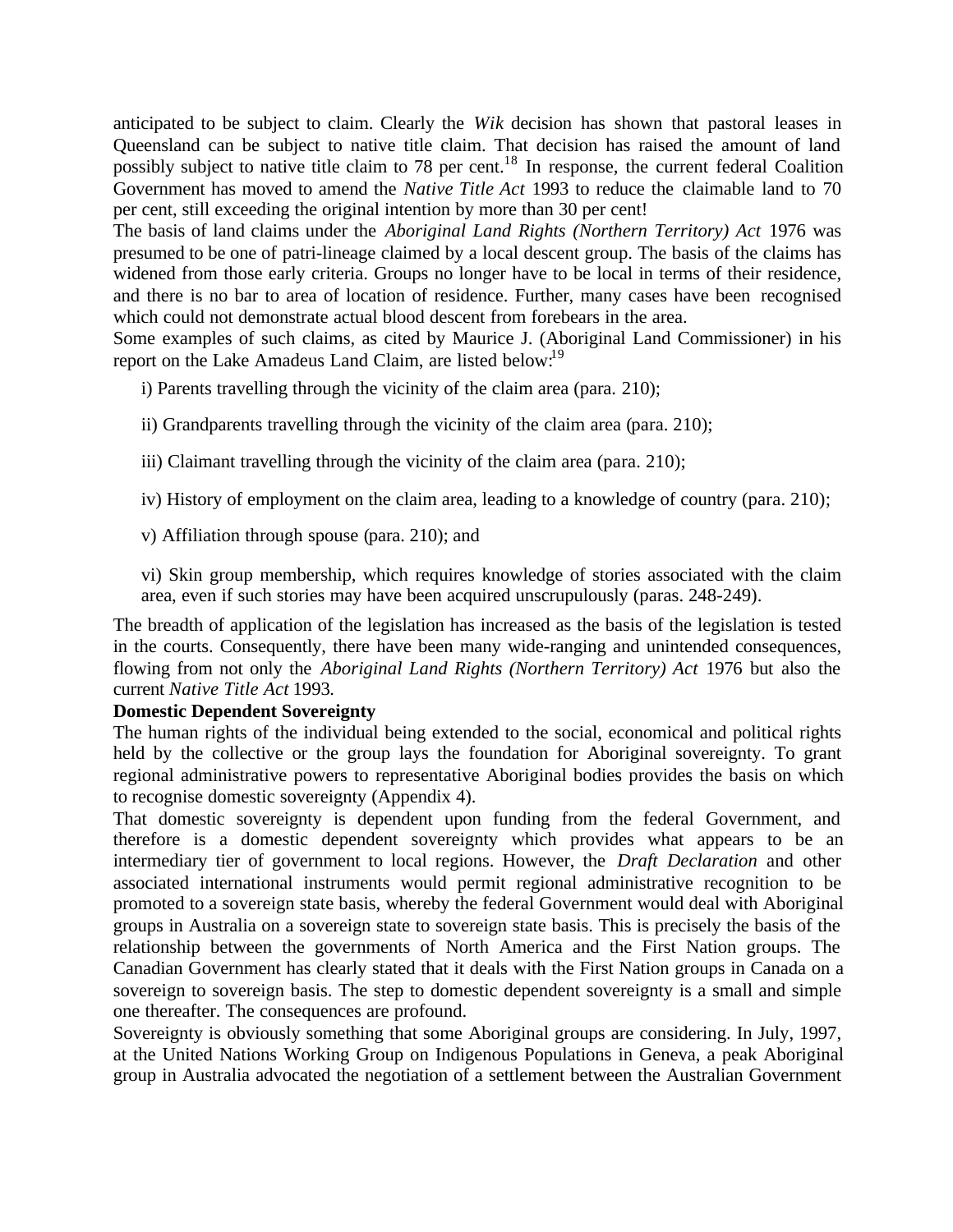and the Aboriginal people from Australia by way of treaty. It advocated five principles as follows:

- "the right to decide whether we want to be part of the nation called Australia;
- the right, so long as our status remains as that of a Dependent People within the Australian community, to fully participate in every level of society through positive and special measures;
- the right to negotiate an Interim Charter by which a timetable for regaining control over ourselves and our territory is progressively achieved;
- the right to the return in ownership of sufficient territories (including land and sea) to satisfy our needs as a People; and
- the right to negotiate arrangements by which the territorial integrity of Aboriginal lands and Australian territory is to be mutually respected."

The possible outcomes as seen by indigenous groups in Australia are:

i) A separate geographically defined sovereign state governed by indigenous people. Such a state would most probably be the Northern Territory or the arid desert region of Central Australia. However, such a separate state is unlikely to satisfy the needs of most Aboriginal groups, so those who would benefit would be those who have a traditional interest in such area. The bulk of the Australian Aboriginal population on the eastern seaboard would be excluded.

ii) A second possible outcome would be regional agreements recognising and giving official exclusive status to representative bodies (through the *Native Title Act).* These bodies would become the conduit through which the Federal Government would provide funds for the delivery of services to communities, therein eventually becoming a replacement tier of the existing government, i.e., a local or regional government authority.

Domestic sovereignty would have important implications for Australia's economy and international standing as a sovereign nation. In Canada, domestic sovereignty has had some unintended outcomes, and in trying to reverse these, the Government is intending to spend hundreds of millions of dollars to buy back concessions already granted to Aboriginal groups. Settlement of some current claims may require billions of dollars, which in turn would threaten the country's AAA credit rating.

#### **Conclusion**

In summary, land rights, native title and their link to international instruments inevitably have a compounding effect on Australia, the extent of which is largely unknown but potentially profound and beyond the Australian Government's control.

Native title issues in Australia are inextricably intertwined with international events and instruments. We can observe a pattern of activity by UN bodies and other international organisations such as OECD, in conjunction with what are called "non-government organisations", such as Greenpeace, World Wildlife Fund and the Sierra Club, to undermine the present political structure of the world, and replace it with one more to their liking.

Today, the world comprises a collection of nation states who interact with each other as legal entities, and who are legally sovereign within their respective jurisdictions. We can readily observe an ongoing process in which the sovereignty of the nation states is diminished and political power is transferred from those states to what is agreeably described as the "international community". The *Draft Declaration on the Rights of Indigenous People* and *ILO 169* are important examples of this process.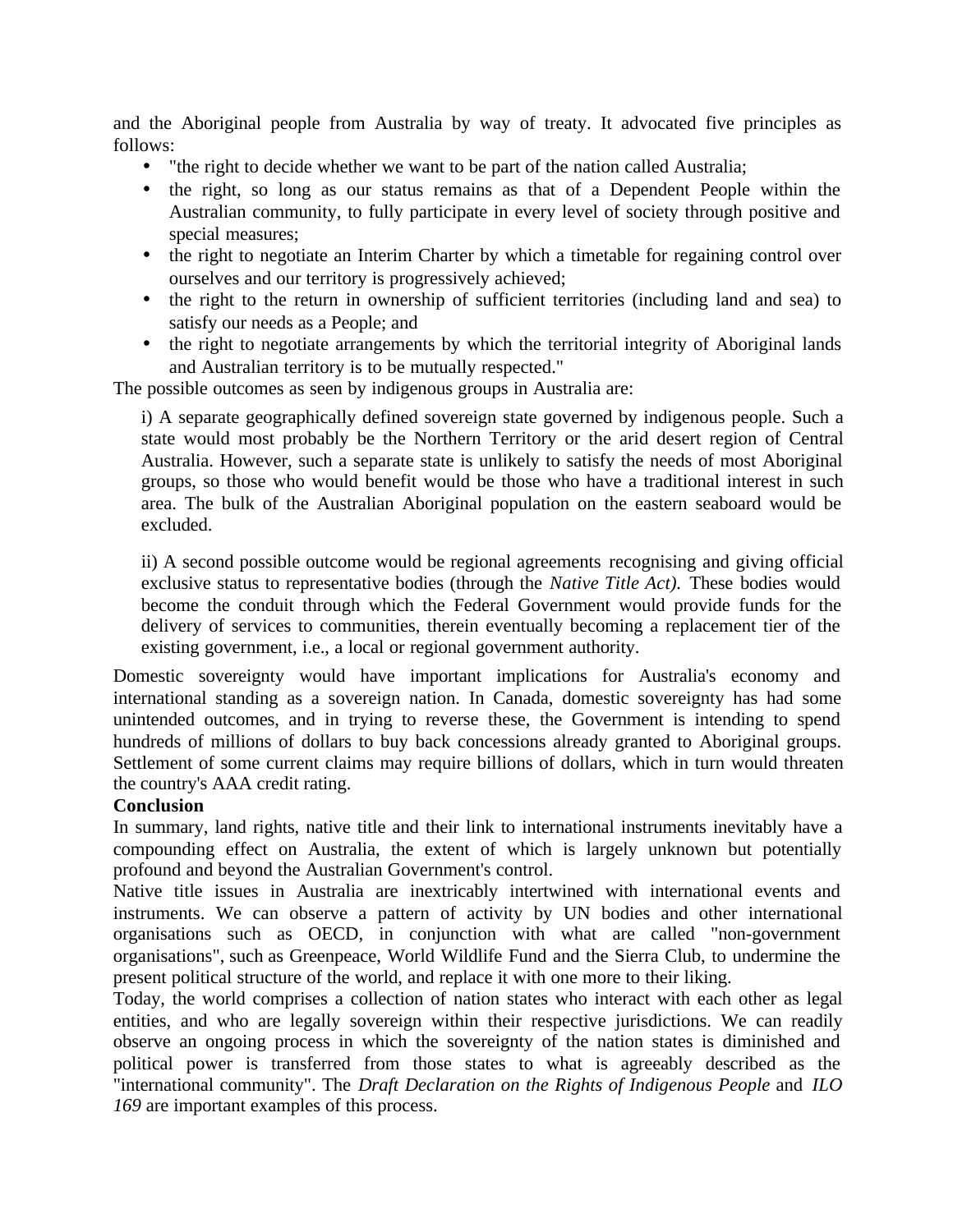Whilst Australia is unlikely to ratify *ILO 169,* and it is contended that the *Draft Declaration* is not a Convention and therefore will not be legally binding on signatories, the instruments still represent major milestones in the global conceptualisation of indigenous rights. As such they will have a compounding effect on native title in Australia. Already, Chief Justice John Doyle in South Australia has cited the *Draft Declaration* as a standard setting instrument.

The recent Mitchell Decision<sup>20</sup> of the Canadian Federal Court has recognised the international nature of Aboriginal rights and ensured that Aboriginal customary rights will be preserved across international borders. Aboriginal rights are clearly being distinguished and recognised as distinct from Aboriginal title. The distinction warrants ongoing attention.

The issue of domestic sovereignty is set to dominate future international discussions of indigenous rights, and decisions made by the United Nations, together with precedents in other countries, could potentially change the map of this country. Land rights and native title in Australia are examples of a very dynamic debate which is open-ended, and which can be simply linked to international conventions and trends to develop a credible basis for a range of outcomes with far reaching and irreversible consequences.

Australians tend to take their sovereignty for granted. That sovereignty is now being contested. We must become more aware of the issues, the players and be prepared to defend our sovereignty if we are to maintain it.

## **Endnotes:**

1. The author wishes to acknowledge the significant contribution made by Sani Lupahla in the research redrafting that she has conducted for this paper.

2. *Herald Sun*, 29 September, 1997: *Land rights and wrongs*.

3. *The West Australian*, 11 September, 1997: *Herron storm at meeting*.

4. Cited in *The Wik Peoples and Others v. The State of Queensland and Others,* Australian Indigenous Law Reporter, Vol. 2, Issue 1, 1997, p.38.

5. *Ibid*, p.41.

6. Kent McNeil, Indigenous Law Bulletin, Vol.4, Issue 5, August-September, 1997: *Coexistence of indigenous and non-indigenous land rights: Australia and Canada compared in light of the Wik decision,* pp. 4-9.

7. (1990) CNLR 127 (SCC).

8. *Ibid,* pp. 157-158.

- 9. (1996) 2CNLR 77 (SCC).
- 10. *Ibid,* p. 95.
- 11. *Ibid,* p. 102.
- 12. *Loc. cit..*
- 13. *Ibid,* pp. 96-97.

14. Australian Indigenous Law Reporter, *loc. cit.,* p. 39.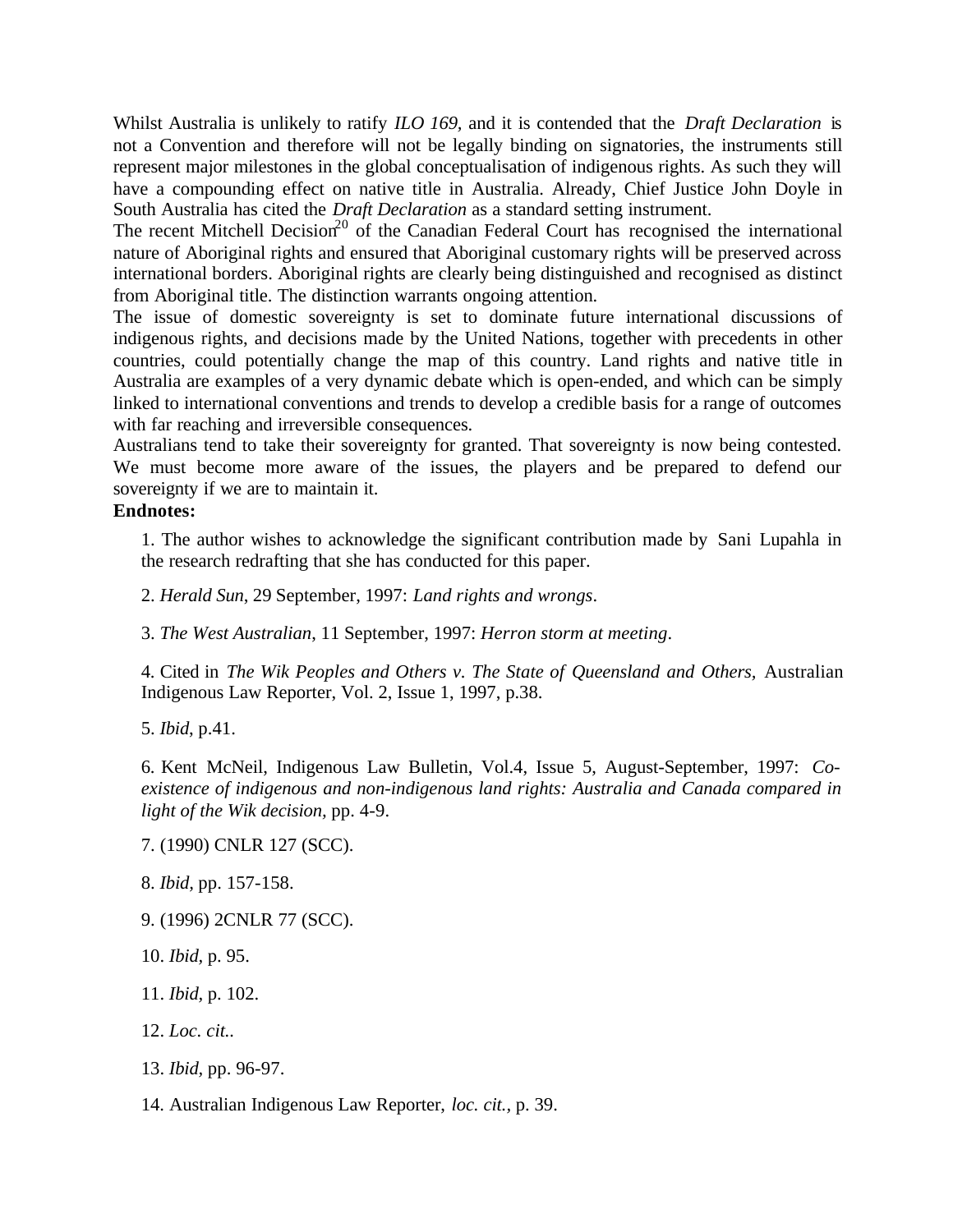15. (1993) 104 CLR (4th) 470.

16. *Ibid,* p. 525.

17. *Ibid,* p. 531.

18. *Herald Sun*, 29 September, 1997: *Land rights and wrongs*.

19. Maurice, J. (1988), *Lake Amadeus Land Claim,* Australian Government Publishing Service, Canberra.

20. *Mohawk Council of Akwesasne v. Canada (Minister of National Revenue - MHR*), [197] F.C.J. No. 882 (QL).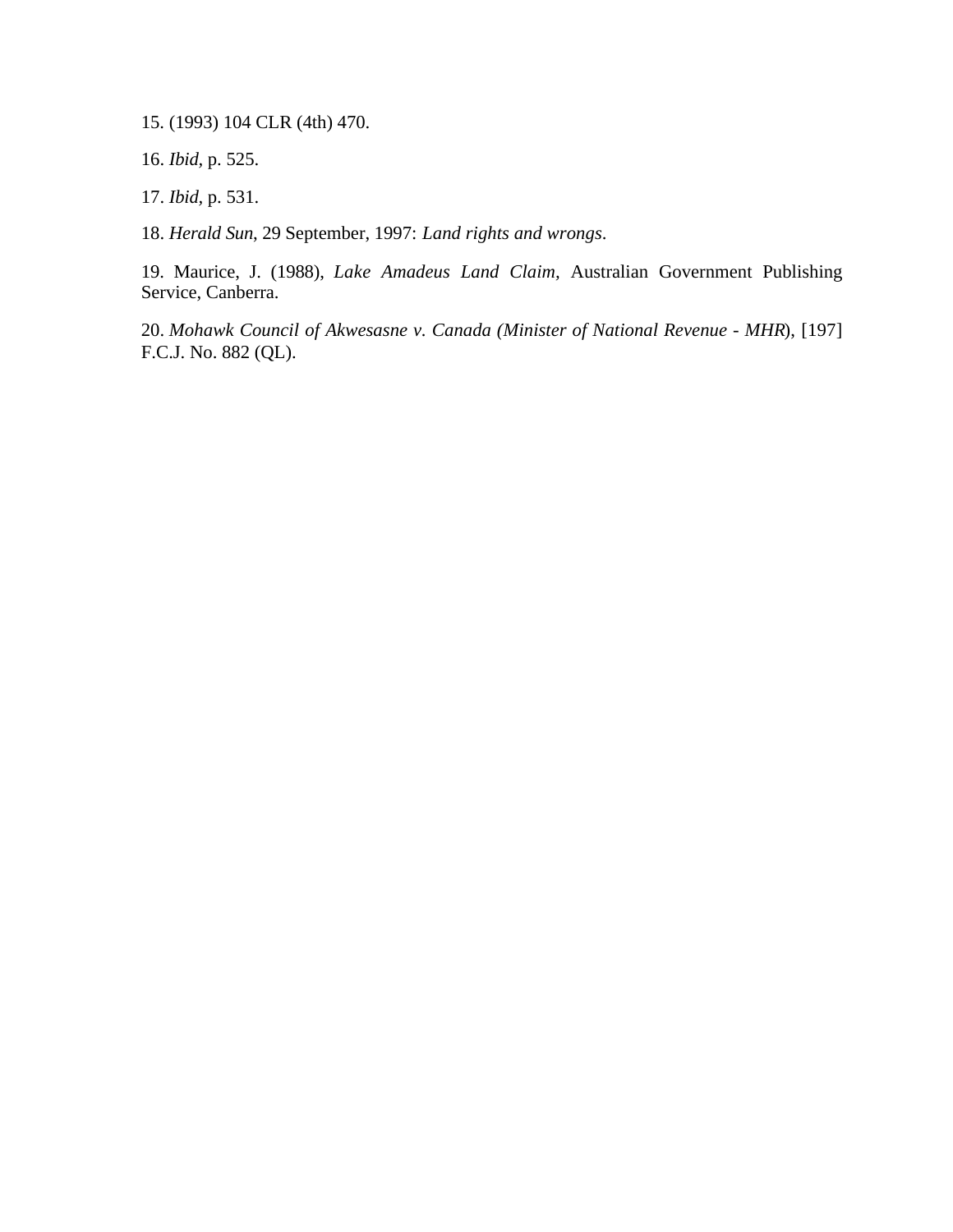## **Appendix 1**

# **Human Rights Milestones: United Nations**

**Government United Nations NGOs**

1950: Council of Europe. European Convention for the Protection of Human Rights & Fundamental Freedoms adopted.

1969: OAS

American Convention on Human Rights adopted.

1959: OAS. Inter American Commission on Human Rights established.

1966: International Covenant on

Civil & Political Rights adopted

*Self Determination (Art 1.1)*.

1966: International Convention on Economic, Social & Cultural Rights adopted

*Self Determination (Art 1.1)*.

1948: Universal Declaration of Human Rights adopted.

1963: United Nations Declaration on the Elimination of All Forms of Racial Discrimination.

1948: Organisation of American States (OAS)

American Declaration of the Rights & Duties of Man adopted.

1968: Proclamation of Teheran reviewing progress in human rights issues & reaffirming previous Instruments.

1961: Council of Europe.

European Social Charter

Guarantees economic, social & cultural Rights.

1978: OAS Inter-American Court of Human Rights in force.

1969: International Convention on the Elimination of All Forms of Racial Discrimination in force.

1981: Organisation of African Unity

African Charter on Human & People's Rights adopted.

1995: OAS. Inter-American Declaration on the Rights of Indigenous People approved.

1996: OAS-UN. Cooperation Agreement signed between the OAS and UN.

1994: Sub-Commission on Prevention of Discrimination & the Environment.

Draft Declaration of Principles on Human Rights & the Environment.

1995: UN. Agreement on the Identity and Rights of Indigenous People.

1996: UN-OAS. Cooperation Agreement.

1994: Sierra Club Sponsors meeting to draft declaration on Human Rights and the Environment.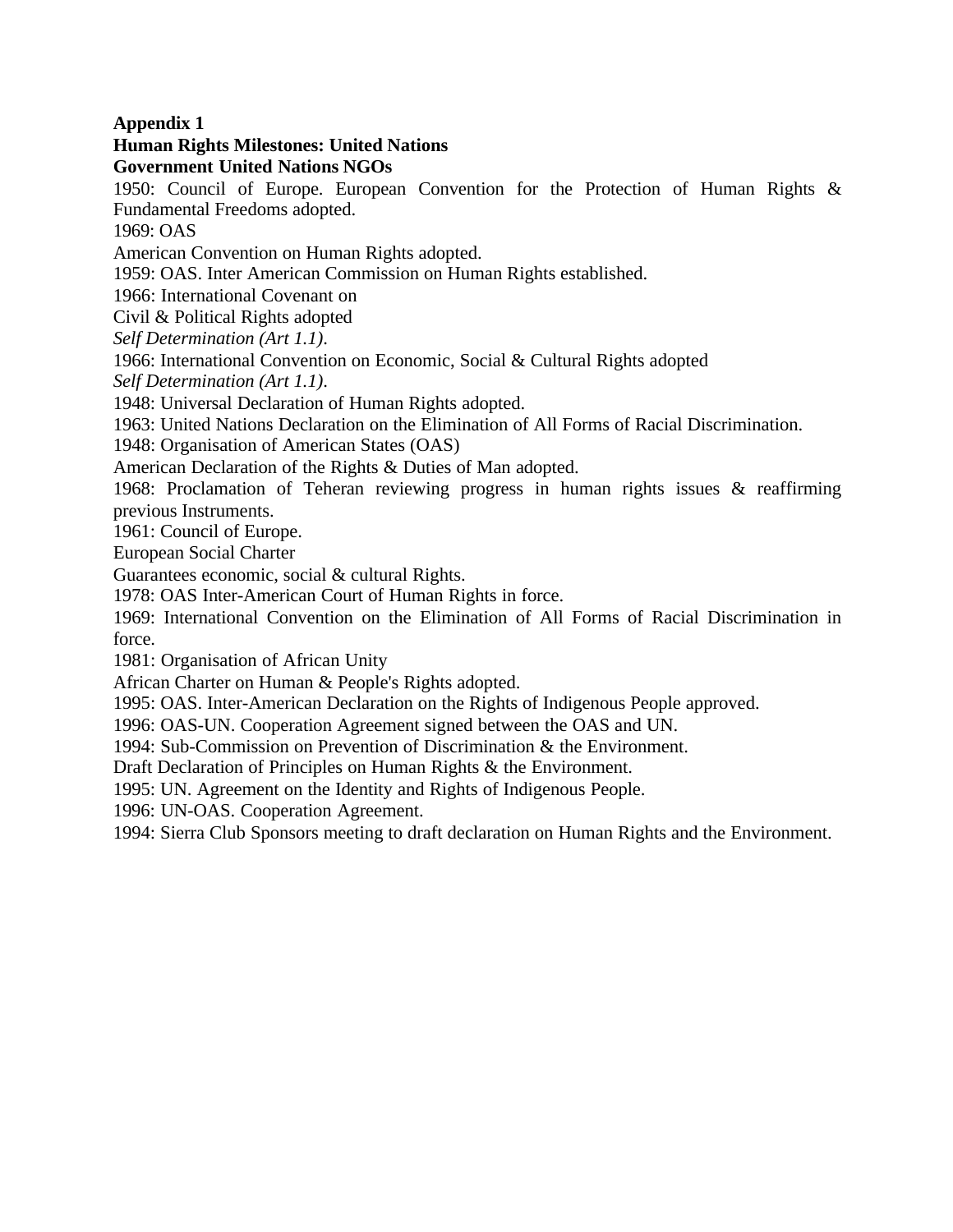## **Appendix 2**

#### **Indigenous Milestones: United Nations**

1957: ILO 107

1971: Economic and Social Council authorises UN Sub-Commission on Prevention of Discrimination and Protection of Minorities to conduct a review of the "Problem of Discrimination against Indigenous Populations".

1982: UN Working Group on Indigenous Populations set up as a result of Cobo reports. Studies by WGIP include treaties between indigenous people and states, intellectual property.

1988: WGIP produce first complete draft of the Declaration on the Rights of Indigenous People.

1989: ILO 169 (Convention on Indigenous and Tribal Peoples) - Establishes customary international law and treaty obligations.

1991: ILO 169 comes into force - ratified by Norway and Mexico.

1989: European Parliament "Position of the World's Indians".

1991: The World Bank Operational Directive 4.20.

1972: Inter-American Commission on Human Rights.

1977: International Non-Government Organisation Conference on Discrimination Against Indigenous Populations in the Americas.

1981-83: Cobo reports issued on the "Problem of Discrimination against Indigenous Populations". [Major catalyst.]

#### **Government United Nations NGOs**

1994: Summit of the Americas recognises the Decade of World's Indigenous People.

1992: Rio Earth Summit (United Nations Conference on Environmental Development) adopt Agenda 21 including a position on indigenous peoples' rights.

1992: Conference on Security and Cooperation in Europe.

"The Challeng of Change."

1992: Ibero-American Heads of State. Indigenous Peoples Fund.

1993: The Vienna Declaration and Program of Action adopted by the United Nations Conference on Human Rights.

1993: International Year of Indigenous People.

1993: Decade of World's Indigenous People.

1993: Proposal for permanent Forum for Indigenous People.

1994: Sub-Commission on the Prevention of Discrimination and Protection of Minorities adopt the WGIP Draft Declaration and submit it to the UN Commission on Human Rights. [Canada takes a leading role from 1982 to 1994.]

1994: Program of Action adopted by United Nations Conference on Population and Development.

1994: European Parliament Resolution on Self-determination for Indigenous People.

1995: Inter-American Commission on Human Rights approve draft of Inter-American Declaration on the Rights of Indigenous People.

1994: Inaugural International Day of the World's Indigenous Peoples. 09 August.

1993: WGIP produce the final revision of the draft Declaration on R.I.P.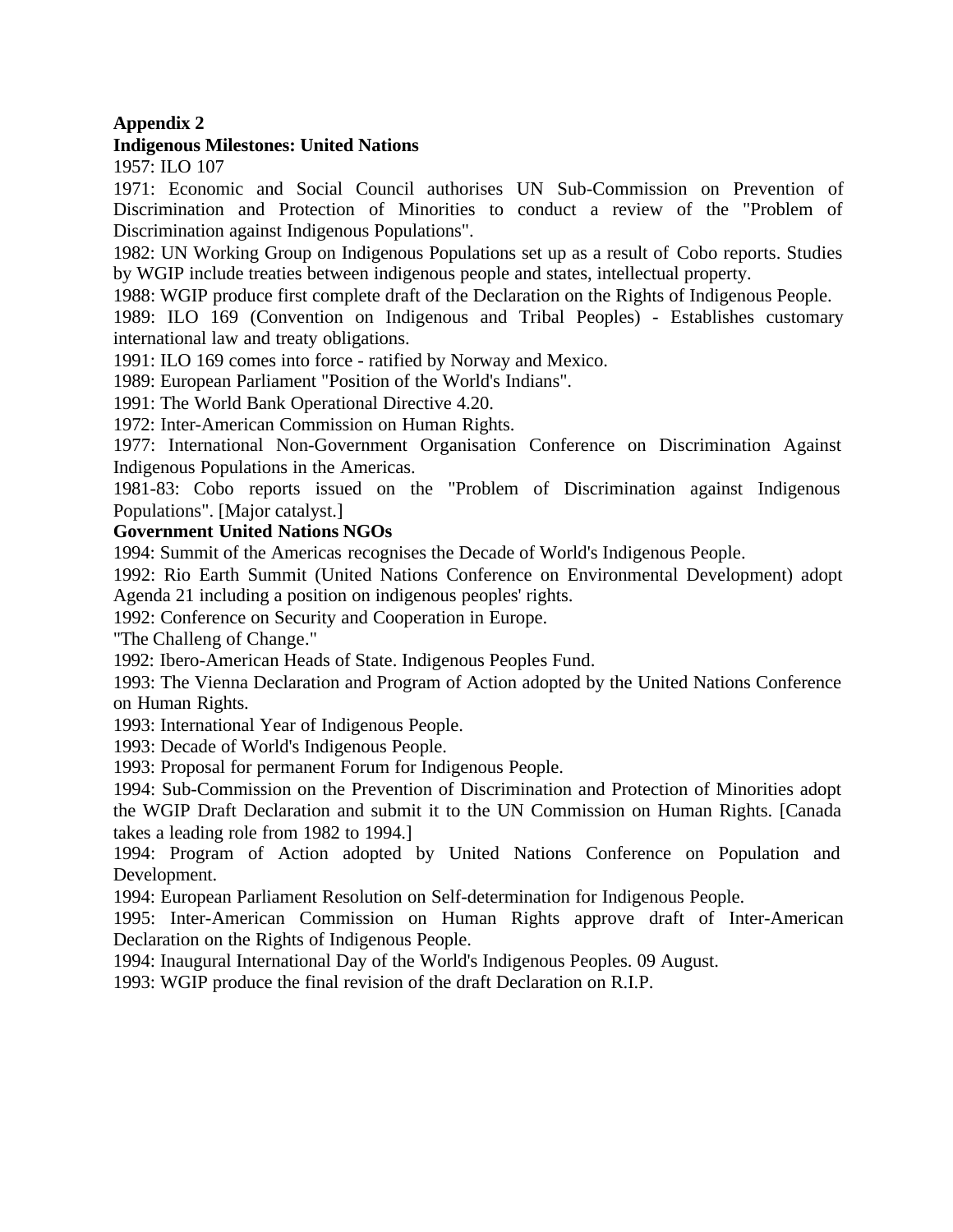**Appendix 3 Indigenous Milestones: United Nations Policy Policy Event Policy Canada Australia UN USA Integration 1953 Integration 1964** Working Group on Indigenous Populations **1982** *Self Determination* Draft Declaration on Rights of Indigenous Peoples Commissioned **1985** Self Management **1972** Self Determination "Treaty Proposal" **1988** Negotiation **1973** Constitutional Recognition **1982** *s.35 Self Government* Comprehensive Land Claims Settlement EcSoC Review of Discrimination Against Indigenous People. **1971 Integration ILO 107 1957** Cobo Reports Discrimination Against Indigenous People **1981-83 Integration 1969** First Draft of Declaration on Rights of Indigenous People **1988** ILO 169 **1989** *i) Customary international law ii) Collective Rights iii) Self Determination* ILO 169 comes into force **1991** *Key Provisions: Right to negotiate;*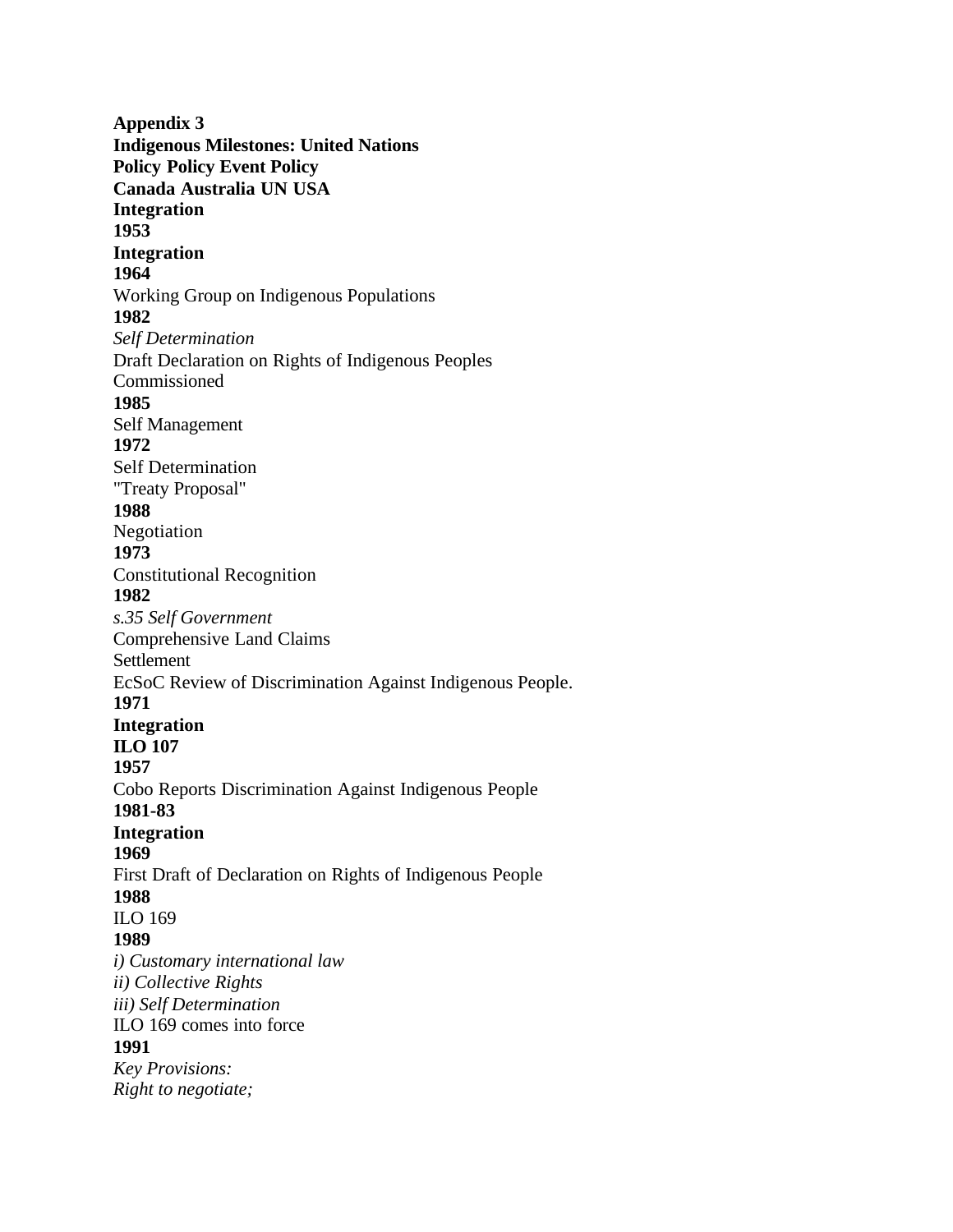*Good faith consultations.* Vienna Declaration **1993** *Self Determination Art. 2.* Sub-Commission on Prevention of Discrimination & Protection of Minorities Current Studies Protection of Heritage of Indigenous People **1996** Land Rights of Indigenous People **1996** Treaties & Agreements Between States & Indigenous Populations **1996** Title Affirmation **1993** *Native Title Act*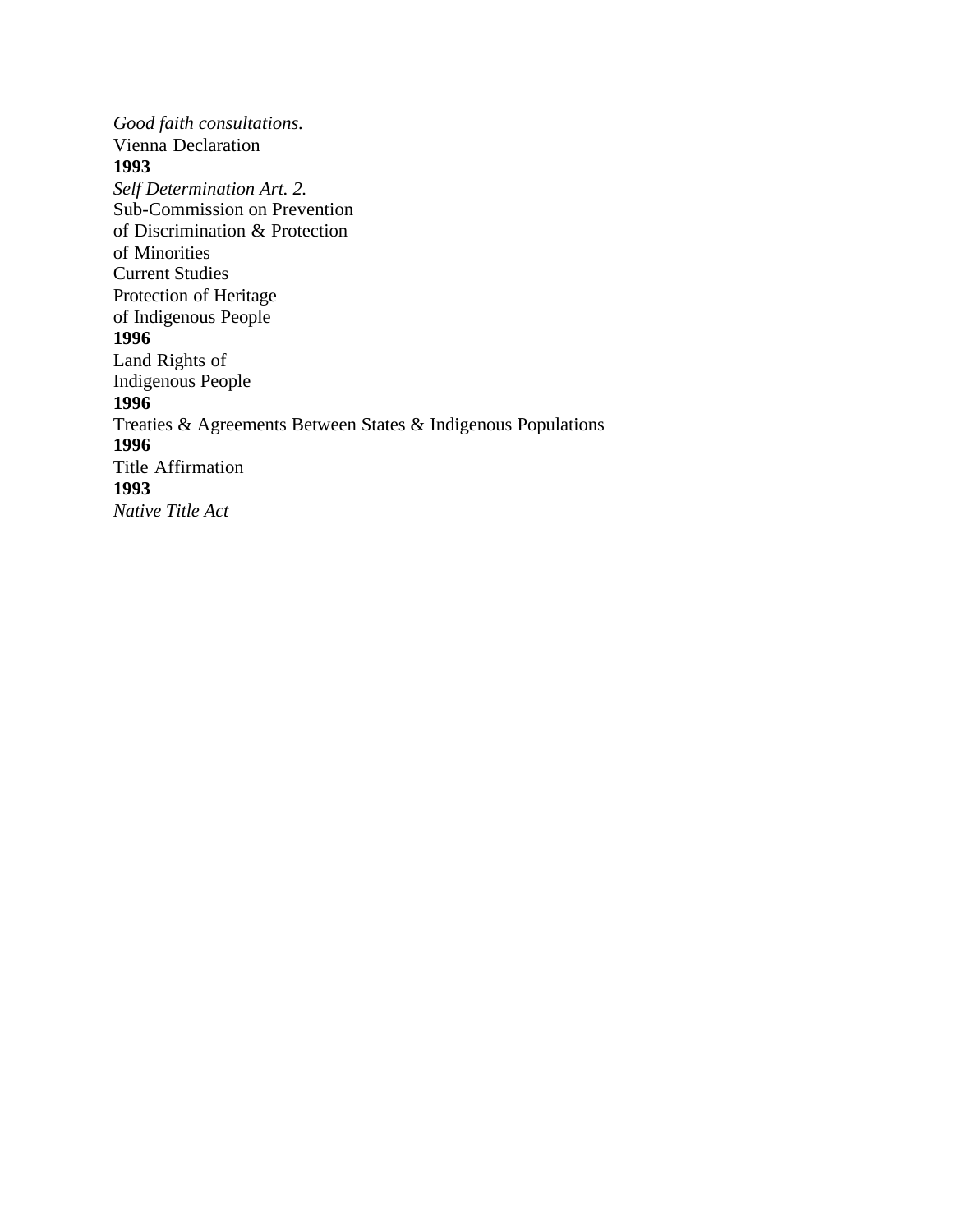**Appendix 4 Administrative Effect Claimable Land Basis of Recognition Self Determination** Draft Declaration 1985 (Art.. 3) Draft Declaration 1985 (Art.. 3) ILO 169 (Art. 1) 1989 Vienna Declaration (Art. 2) 1993 Land Agreements Vacant Crown Land Traditional continuous residential attachment European Parliament Resolution on Self Determination for indigenous people. 1994 Multiple Local Agreements **Contemporary** residential attachment Domestic Dependent Sovereignty **Occupied** Freehold (fee simple) Contemporary non-resident self-identification Multiple Group Regional Agreements Regional Self-Government Unoccupied Freehold (fee simple) Multiple Regional Agreements Pastoral Leases Contemporary non-residential